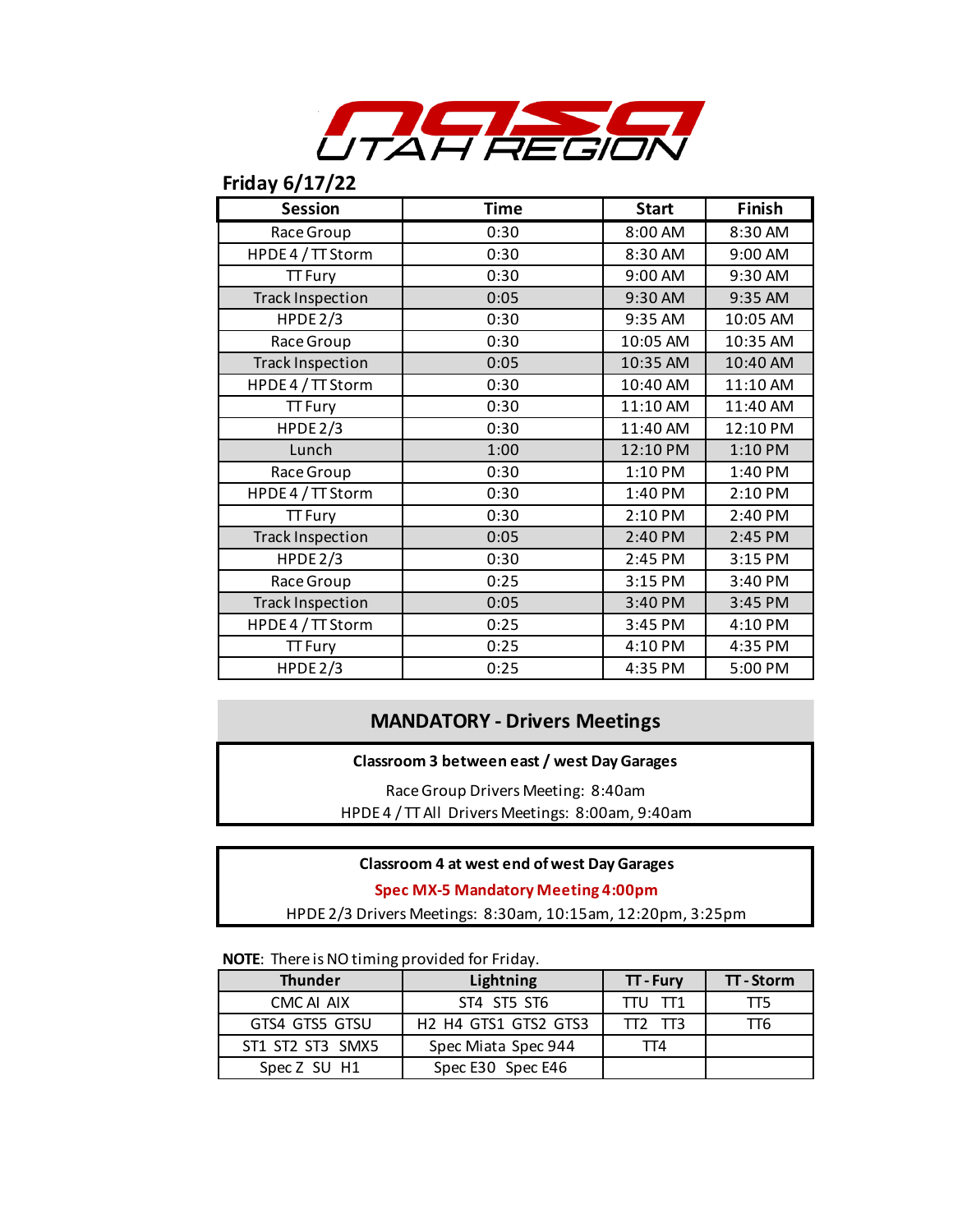

### **Saturday 6/18/22**

| <b>Session</b>          | Group                 | <b>Time</b> | <b>Start</b> | Finish   |
|-------------------------|-----------------------|-------------|--------------|----------|
| Warm-up                 | Lightning             | 0:15        | 8:00 AM      | 8:15 AM  |
| Warm-up                 | Thunder               | 0:15        | 8:15 AM      | 8:30 AM  |
| Session 1               | HPDE 4 & TT - Storm   | 0:15        | 8:30 AM      | 8:45 AM  |
| Session 1               | TT-Fury               | 0:15        | 8:45 AM      | 9:00 AM  |
| Session 1               | <b>HPDE 2 &amp; 3</b> | 0:20        | 9:00 AM      | 9:20 AM  |
| <b>Track Inspection</b> |                       | 0:05        | 9:20 AM      | 9:25 AM  |
| Practice                | Lightning             | 0:20        | 9:25 AM      | 9:45 AM  |
| Session 1               | HPDE1                 | 0:20        | 9:45 AM      | 10:05 AM |
| Practice                | Thunder               | 0:20        | 10:05 AM     | 10:25 AM |
| Session 2               | HPDE 4 & TT - Storm   | 0:20        | 10:25 AM     | 10:45 AM |
| <b>Track Inspection</b> |                       | 0:05        | 10:45 AM     | 10:50 AM |
| Session 2               | TT-Fury               | 0:20        | 10:50 AM     | 11:10 AM |
| Session 2               | <b>HPDE 2 &amp; 3</b> | 0:20        | 11:10 AM     | 11:30 AM |
| Session 2               | HPDE1                 | 0:20        | 11:30 AM     | 11:50 AM |
| Qualifying              | Lightning             | 0:15        | 11:50 AM     | 12:05 PM |
| <b>LUNCH</b>            |                       | 1:00        | 12:05 PM     | 1:05 PM  |
| Qualifying              | Thunder               | 0:15        | 1:05 PM      | 1:20 PM  |
| Session 3               | HPDE 4 & TT - Storm   | 0:15        | 1:20 PM      | 1:35 PM  |
| Session 3               | TT-Fury               | 0:15        | 1:35 PM      | 1:50 PM  |
| Session 3               | <b>HPDE 2 &amp; 3</b> | 0:20        | 1:50 PM      | 2:10 PM  |
| <b>Track Inspection</b> |                       | 0:05        | 2:10 PM      | 2:15 PM  |
| Race                    | Lightning             | 0:30        | 2:15 PM      | 2:45 PM  |
| <b>Track Inspection</b> |                       | 0:05        | 2:45 PM      | 2:50 PM  |
| Session 3               | HPDE1                 | 0:20        | 2:50 PM      | 3:10 PM  |
| Race                    | Thunder               | 0:30        | 3:10 PM      | 3:40 PM  |
| <b>Track Inspection</b> |                       | 0:05        | 3:40 PM      | 3:45 PM  |
| Session 4               | HPDE 4 & TT - Storm   | 0:15        | 3:45 PM      | 4:00 PM  |
| Session 4               | TT-Fury               | 0:15        | 4:00 PM      | 4:15 PM  |
| Session 4               | <b>HPDE 2 &amp; 3</b> | 0:20        | 4:15 PM      | 4:35 PM  |
| Session 4               | HPDE1                 | 0:20        | 4:35 PM      | 4:55 PM  |

### **MANDATORY Drivers Meetings - In Person!**

**8:00 am, 9:10 am HPDE 4 / TT - Classroom 3 - East end of west Day Garage:**  Race Groups - Classroom 3 - East end of west Day Garage: 8:45 am **HPDE 2/3 - Classroom 4 - West end of west Day Garage: 8:15 am, 9:30 am, 11:40 am, 2:30 pmHPDE 1 - Classroom 4 - West end of west Day Garage: 8:45 am, 10:15 am, 12:20 pm, 3:20 pm**

**Spec MX-5 Mandatory Meeting - Friday 4:00pm - Classroom 4 - West end of west Day Garage**

| <b>Thunder</b>   | Lightning                                                                        | <b>TT-Fury</b> | $\Pi$ - Storm |
|------------------|----------------------------------------------------------------------------------|----------------|---------------|
| CMC ALAIX        | ST4 ST5 ST6                                                                      | TTU TT1        | TT5.          |
| GTS4 GTS5 GTSU   | H <sub>2</sub> H <sub>4</sub> GTS <sub>1</sub> GTS <sub>2</sub> GTS <sub>3</sub> | TT2 TT3        | Π6            |
| ST1 ST2 ST3 SMX5 | Spec Miata Spec 944                                                              | TT4            |               |
| Spec Z SU H1     | Spec E30 Spec E46                                                                |                |               |